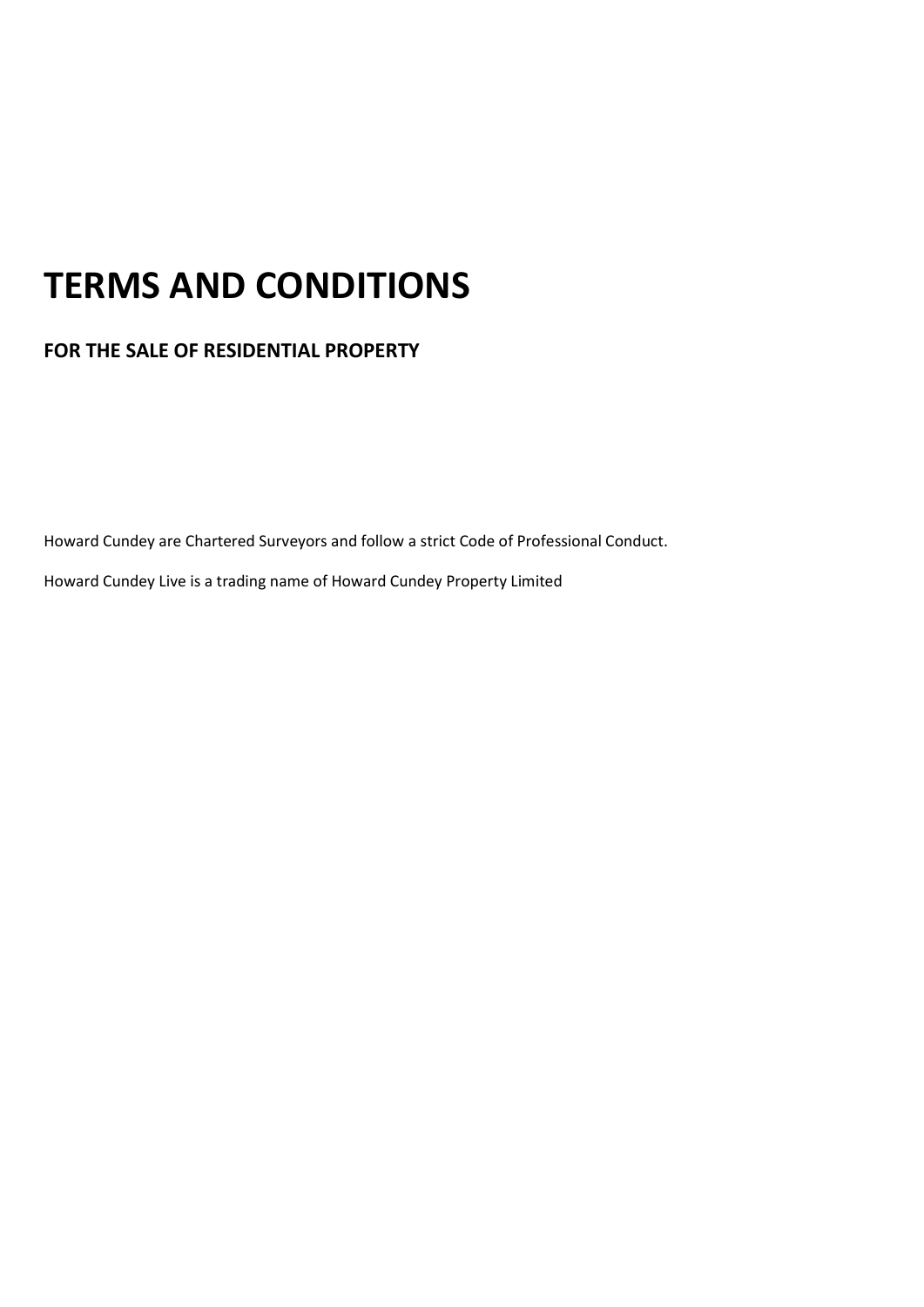The Estate Agents Act, 1979, and subordinate Legislation, 1991 requires all agents to set out their terms of business in writing. HOWARD CUNDEY LIVE'S fees and terms of business are set out below. No variation to these Terms of Business shall be binding unless agreed in writing between Howard Cundey Live and the vendor.

## 1. AGENCY

This agreement commences from the date of signing and Howard Cundey Live shall be the estate agent for the marketing of the above property and this may be terminated by you on giving fourteen days' notice in writing.

# 2. INSTRUCTING HOWARD CUNDEY LIVE

Full details of the products and services we offer, including pricing and what is included, is detailed on our website, www.howardcundeylive.com on this service agreement. When you instruct Howard Cundey Live, you confirm you do so with the consent, agreement and knowledge of each and all of the legal owners and occupiers, and those who have an interest in the marketing and/or sale of the property. You also confirm that you have all the relevant authorities and authorisations as are necessary or required to enable you to take advantage of the products and services.

## 2. OFFERS

Howard Cundey Live will report all offers to purchase the property, through an online personal property hub to you in a fair and unbiased way, unless you agree in writing that you do not wish to be informed of offers below a predetermined figure, or offers that are subject to certain conditions. The nature, extent, desire to proceed and position of the potential purchaser will be requested and provided to you exactly how it is provided by the potential purchaser, as the offer is made. We will make such reasonable checks as are possible to ensure the offer made meets our criteria for a sale to proceed. You will have a choice to accept the offer, reject the offer, reject and negotiate the offer. All negotiations are to be conducted through Howard Cundey Live through a personal property hub.

We will guarantee no conflict of interest when acting on your behalf and will negotiate the best possible offer for your property.

When an offer has been accepted, subject to contract, we will normally withdraw the property from the market unless, after consultation with you, it is decided to continue with marketing. In this case, we must advise the prospective purchaser in writing.

If, after an offer has been accepted, your legal representatives are instructed to send a sale contract to an alternative purchaser, we are obliged to inform the initial prospective purchaser in writing.

#### 3. PAYMENT OF FEES

Our fees are payable upfront. We will only charge you the advertised rates for the products and services. We reserve the right to change these at any time. Any additional services added are payable at the time they are requested.

#### 4. MARKETING

Howard Cundey Live will use its discretion to advertise your property in the way it feels is most effective, through various different mediums for example; website, publications and property portals.

You will be able to control many aspects of the marketing of your property via your own personal property hub assigned to you by Howard Cundey Live. You are responsible, whatever the nature of the products and services you use, to ensure that all descriptions, photographs, floor plans and information uploaded and/or used in any advertising and marketing are accurate, current and are not misleading. If any of the information you provide or approve is found to be in breach of these terms, it will be removed immediately. There will be no full or partial credit in respect of advertised rates under these circumstances.

## 5. 'FOR SALE' BOARDS

The Town and Country Planning (Control of Advertisement) Regulations 1992, requires the display of only one 'for sale' board of limited size, and you agree not to allow the display of any other 'for sale' board while the Howard Cundey Live board is displayed. There is no charge for displaying a 'for sale' board. The board is the property of Howard Cundey Live and it is your responsibility to ensure that it is safe and secure and preserved for collection once the property is sold or is withdrawn from the market. If the board is not returned in a condition that we are able to use it again, or not returned at all, we will charge you to replace the board at the rates in force at that time.

# 6. OPEN HOUSE VIEWINGS SERVICE & KEYS

All viewings will be arranged and recorded through your property hub. Howard Cundey Live will provide you with the name of any persons wishing to view and the proposed appointment date and time.

If you opt to use our open house viewings service, Howard Cundey Live will conduct the viewings on your behalf. You will be notified of dates, times and names through your property hub. If Howard Cundey Live are managing your viewings, we require your cooperation to ensure that the property is ready and prepared for viewings, in a safe condition and that our staff member has access to the property at the date and time of the viewing. You should be aware of the above points and we require that you check with your insurers that you have public liability included, which is usual with most home owner policies.

Viewing Feedback: We will request feedback from every person who has viewed or was due to view your property. The feedback (if given) will be available to view in your property hub.

Keys: If you have taken up the Open House Viewings service, and you will not be in attendance to provide access to your property, then it will be necessary to provide Howard Cundey Live with keys for the specific date. Howard Cundey Live will not hold keys on your behalf, and they will be handed back on the day that the open house viewing is concluded.

# 8. ADDITIONAL SERVICES

We offer various additional services for an extra fee associated with each item. You agree to be bound by the terms associated with that additional service, if applicable.

Local advertising, preparation and distribution of standard sale particulars, at Howard Cundey Live's discretion, is included in the fee. Special national and regional advertising, colour illustrated brochures, professional photography etc., shall be charged separately. You will only be liable for such charges if you have agreed in writing in advance and you will be obliged to pay upfront prior to Howard Cundey Live undertaking the additional service(s).

# 9. ENERGY PERFORMANCE CERTIFICATE (EPC)

It is a legal requirement for you to have an EPC in place, or to have a pending appointment to have an EPC carried out through Howard Cundey Live. Due to this legal requirement, we are unable to publish the advert for your house sale until you have either provided an EPC or arranged an appointment through us.

#### 10. SERVICES TO PURCHASERS & VENDORS

To help buyers and Sellers with their move, Howard Cundey Live has teamed up with strategic partners to offer a range of useful services that will make the moving process easier and smoother. In return for these services, Howard Cundey Live will receive a fee